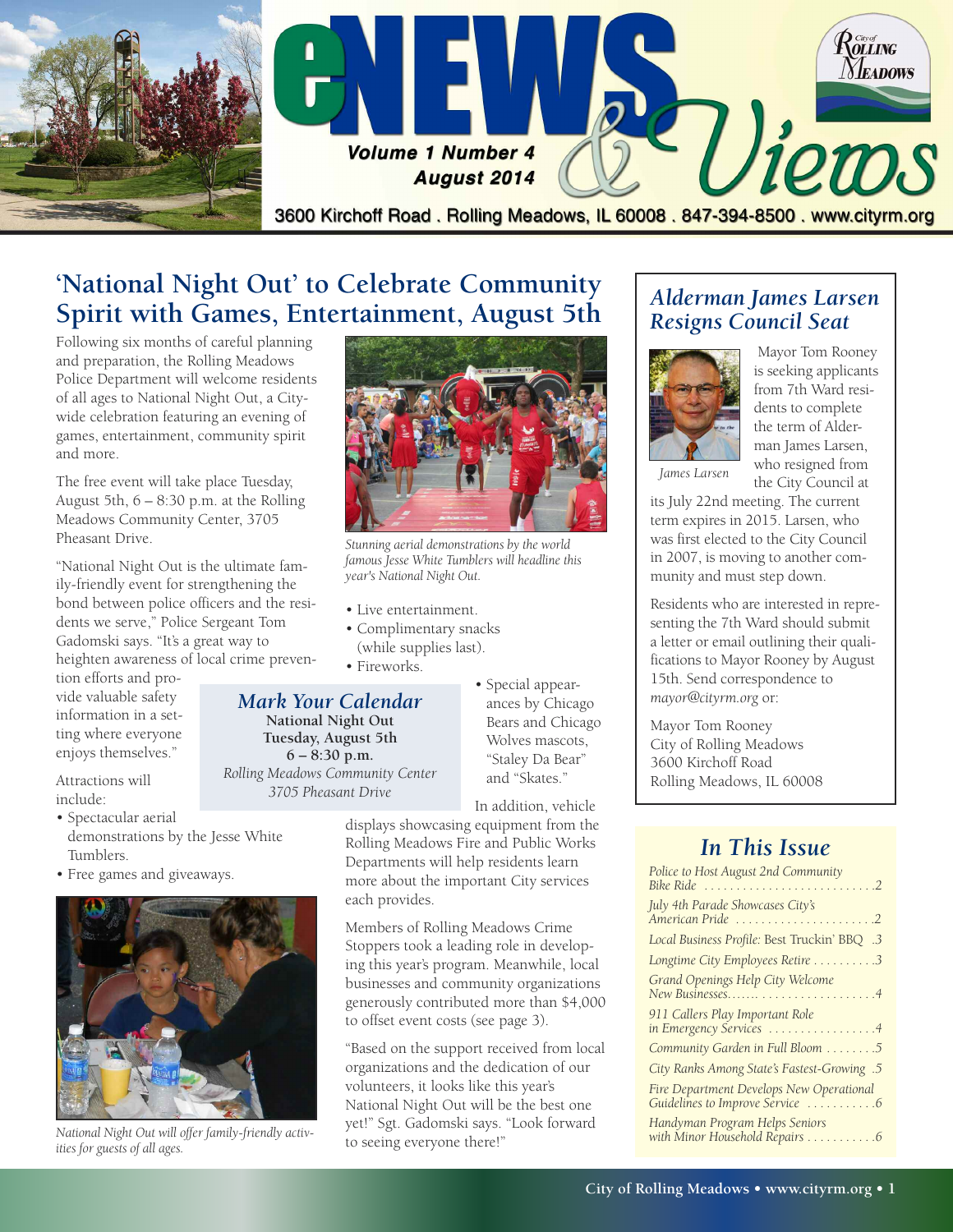

*A star-spangled banner topped this Independence Day float, prepared by Rolling Meadows firefighters.*

#### *City Celebrates America's Independence with Pride!*

Rolling Meadows' annual Independence Day Parade featured a heaping dose of American Pride, showcasing the community's love of country through colorful floats, vintage cars, and performances by local dance troupes and marching bands. Later that evening, residents were treated to an explosive fireworks display in Salk Park.



*Classic American muscle cars "revved" up parade-goers.*



*Marching bands from around the area added plenty of "stomp" to the festivities...*



*...while the sounds of bagpipes drifted over the landscape.*

### **August 2nd Community Bike Ride to Bring 'Pedal Power' to Rolling Meadows**

A Police Department-sponsored Community Bike Ride, set for Saturday, August 2nd, will let residents experience the City's bike paths and green spaces in a whole new way, Police Chief Dave Scanlan reports.

Riders of all ages will gather at Fratello's Hot Dogs (3301 Kirchoff Road) between 6 and 7 p.m., then proceed along a pre-determined route through the center of town.

Fratello's will provide free ice cream to all Community Bike Ride participants.

"The Community Bike Ride is designed to encourage residents to take advantage of Rolling Meadows' extensive bike path

system," Chief Scanlan says. "It's also a great way to promote the importance of bike safety and physical activity."

Held just three days before National Night Out (Tuesday, August 5), the Community Bike Ride also serves as a celebration of community pride, and further cements the bond between police officers and the residents they serve.

For details, contact Marina Sullivan at *[sullivanm@cityrm.org](mailto:sullivanm@cityrm.org)* or 847-870-2698.

### **Annual Audit, Five-Year Capital Improvement Plan Set Stage for 2015 Budget Discussions**

*By Melissa Gallagher, Finance Director*



review of City finances earlier this year by independent auditors, August begins

a four-month period of review and discussion between City Council and staff on development of the Fiscal Year (FY) 2015 budget.

The audit, completed in April, confirmed that Rolling Meadows' financial and accounting procedures meet recognized industry standards of excellence for transparency and accuracy. I invite residents to review the auditor's report, which is part of the City's Comprehensive Annual Financial Report (CAFR). It's available online at **[www.cityrm.org](http://www.cityrm.org)**.

From a practical standpoint, the audit confirmed that the City's financial strength continues to improve and that our financial projections remain on the mark. This gives us a clear understanding of the available resources we expect to have heading into next year. That information will be used to craft a 2015 budget that delivers the high levels of services our residents expect while further solidifying the City's financial position.

The next piece of the puzzle is the five-

year Capital Improvement Plan, which City Council and staff will discuss during the August 19th Committee of the Whole meeting. Our goal will be to review proposed infrastructure improvements that have been on the radar for some time, and determine those that should be considered for next year's budget.

The City's long-term approach to identifying opportunities for infrastructure improvements helps us anticipate potential costs well in advance of any required work. It also provides plenty of time for us to seek alternative funding sources, such as state or federal grants, to limit use of residents' tax dollars.

One recent high-profile example of how the five-year capital improvement planning process benefits Rolling Meadows is the \$5.3 million Golf Road and New Wilke reconstruction project, which was funded almost entirely with state and federal grants. Another is the rebuilt Commuter Drive, which was finished last month. That project was completed with \$1.8 million in federal highway funding.

City staff will take the Council's input on the 2015 Capital Improvement Plan and incorporate it into a preliminary draft of next year's budget. That draft will be presented in September. Council members will approve the final 2015 budget in December.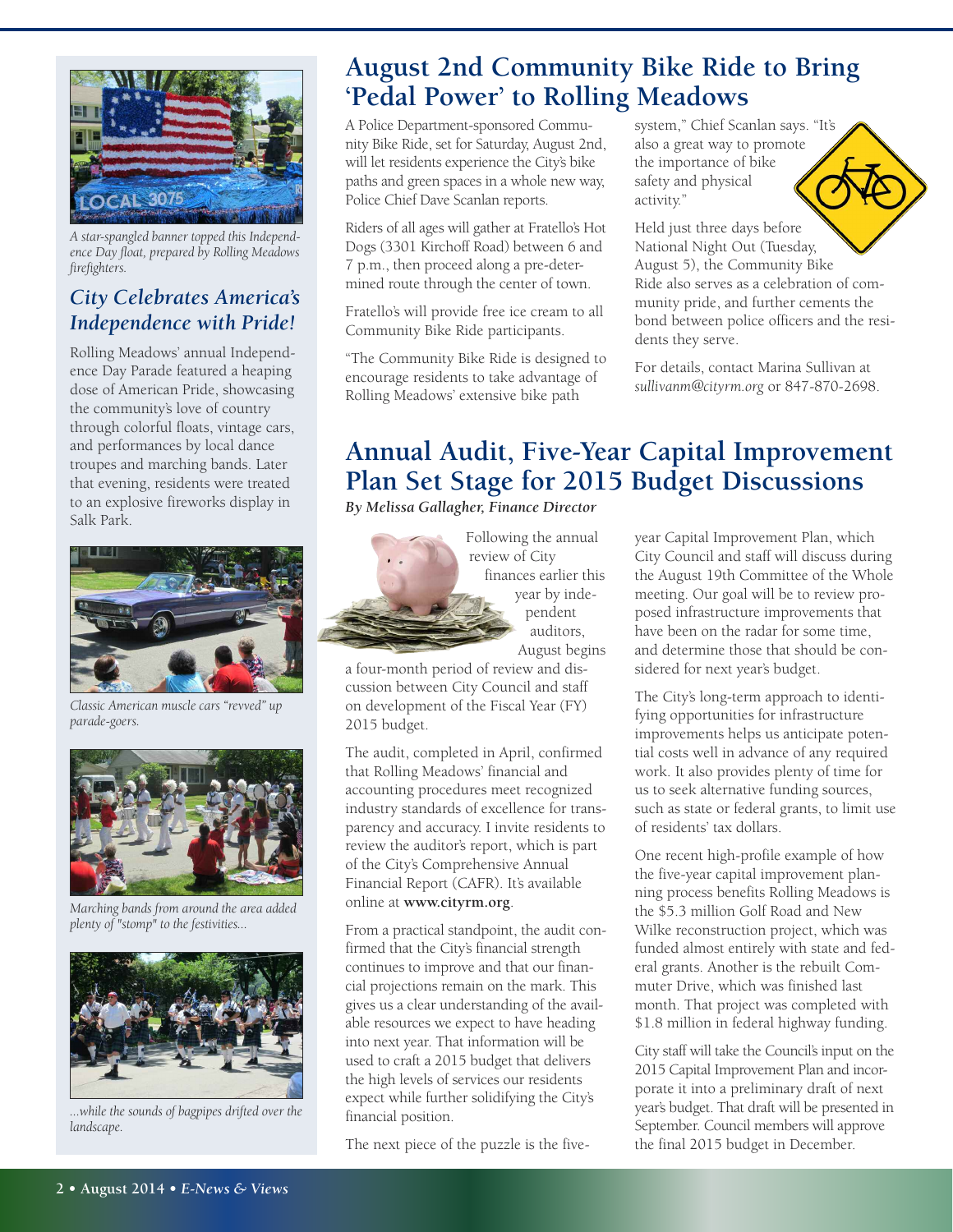### **'Best Truckin' BBQ' Helps Local Food Truck Build Customer Base**

Over the last four months, Rolling Meadows resident Jim Feltman has been spreading the barbecue gospel. He has helped a growing number of customers throughout the Chicago metropolitan area develop a taste for the "Best Truckin' BBQ," the cleverly-named food truck Feltman has managed since it hit the road this past April.

Owned and operated by Deli Time, which runs a large number of restaurant/ cafeterias based at commercial office properties in Chicago and the suburbs, the food truck is constantly on the road seeking to gain new "barbecue converts."

"We go anywhere and everywhere in our efforts to meet new people and grow our customer base," Feltman explains. "We've been to Aurora, Algonquin, Northbrook, Chicago and everywhere in between."

Feltman says that the truck has a busy schedule of corporate office and private event appearances booked during the week. On evenings and weekends, it participates in a variety of community events and festivals. That includes Rolling Meadows' own "Farmers & Food Trucks" series, which will next take place Saturday, August 23rd, 10 a.m. – 2 p.m., in the City Hall parking lot.

"We love being part of the City's Farmers & Food Trucks program," Feltman says. "It's a terrific event that continues to gain momentum. Best of all, I enjoy being able to serve great food to my fellow residents."

The mainstays of Best Truckin' BBQ's menu are pulled pork and pulled chicken sandwiches, served on brioche roll or pretzel bread, with spiced pomegranate or apple cider bourbon barbecue sauce. Mini "sliders" of each sandwich are also available.

Popular side dishes include cilantro lime cole slaw, pepper jack mac & cheese, and a southern style hushpuppy served with roasted red pepper aioli.

"The hushpuppy is, literally, one of the best things I've ever tasted," Feltman adds.

Feltman joined Deli Time earlier this year to take charge of its new food truck business, after spending five years as an area training manager for an iconic global restaurant chain. A graduate of Northern Illinois University who grew up in neighboring Arlington Heights, he began his career managing a local Greek family restaurant.

"I have always enjoyed the restaurant business, but I wanted to take on new responsibilities and develop new skills," Feltman explains. "Food trucks offer



*Hungry customers line up at the "Best Truckin' BBQ" food truck at a recent Farmers & Food Trucks event.*

unique challenges and opportunities. It's been great fun so far," he adds.

Feltman says that it usually takes customers some time to recognize that the food truck's name is a subtle play-on-words.

"So many customers have received their orders, then returned five or 10 minutes later to tell us they just figured it out," he says with a laugh. "The response to our food – and our name – has been overwhelmingly positive."

For more information on Best Truckin' BBQ, visit **<www.besttruckinbbq.com>**, or follow Feltman and his team on Facebook and Twitter.

# **Employees Michael Dean, Jerry Shanahan Retire Following 59 Years of City Service**

Rolling Meadows lost a combined 59 years of customer service experience this summer, following the retirements of longtime Public Works employees Michael Dean and Jerry Shanahan.



Dean served as the City's utility inspector, helping to ensure that work performed on the City's behalf by outside contractors met Rolling Meadows' standards for quality. He also served as

*Michael Dean*

a maintenance technician and snow plow driver during his 34 years with Public Works.

"Mike always put the needs of residents first," explains Assistant Public Works Director Bob Hartnett. "No matter the

weather or the time of day he might be called out to work, his motto was always, 'Whatever it takes."

Shanahan retired as the City's fire apparatus mechanic, but also served as patrol car mechanic, heavy truck mechanic, electrician and welder during his 25 years of service.

"Jerry played a large role in keeping the City's vehicle fleet – everything from Public Works equipment to patrol cars and fire engines – in great shape," Hartnett adds. "We all admired and respected his ingenuity, and his dedication to serving Rolling Meadows residents."



*Jerry Shanahan*

 $\mathcal{R}^{\text{cusp}}$ *Neadows* 

#### *City Thanks 'National Night Out' Sponsors\**

- AH Management Group, Inc.
- Body Builders Automotive, Inc.
- Christopher B. Burke Engineering, Ltd.
- CST POS Corp.
- HCR-Manor Care
- Meadows Funeral Home
- Methode Electronics
- Panasonic Factory Solutions Co. of America
- Plum Creek of Rolling Meadows
- Rotary Club of Rolling Meadows
- Smile Nails
- Stadium Sports Club & Pizza
- State Farm (Ken Bobbe)
- \*As of July 21st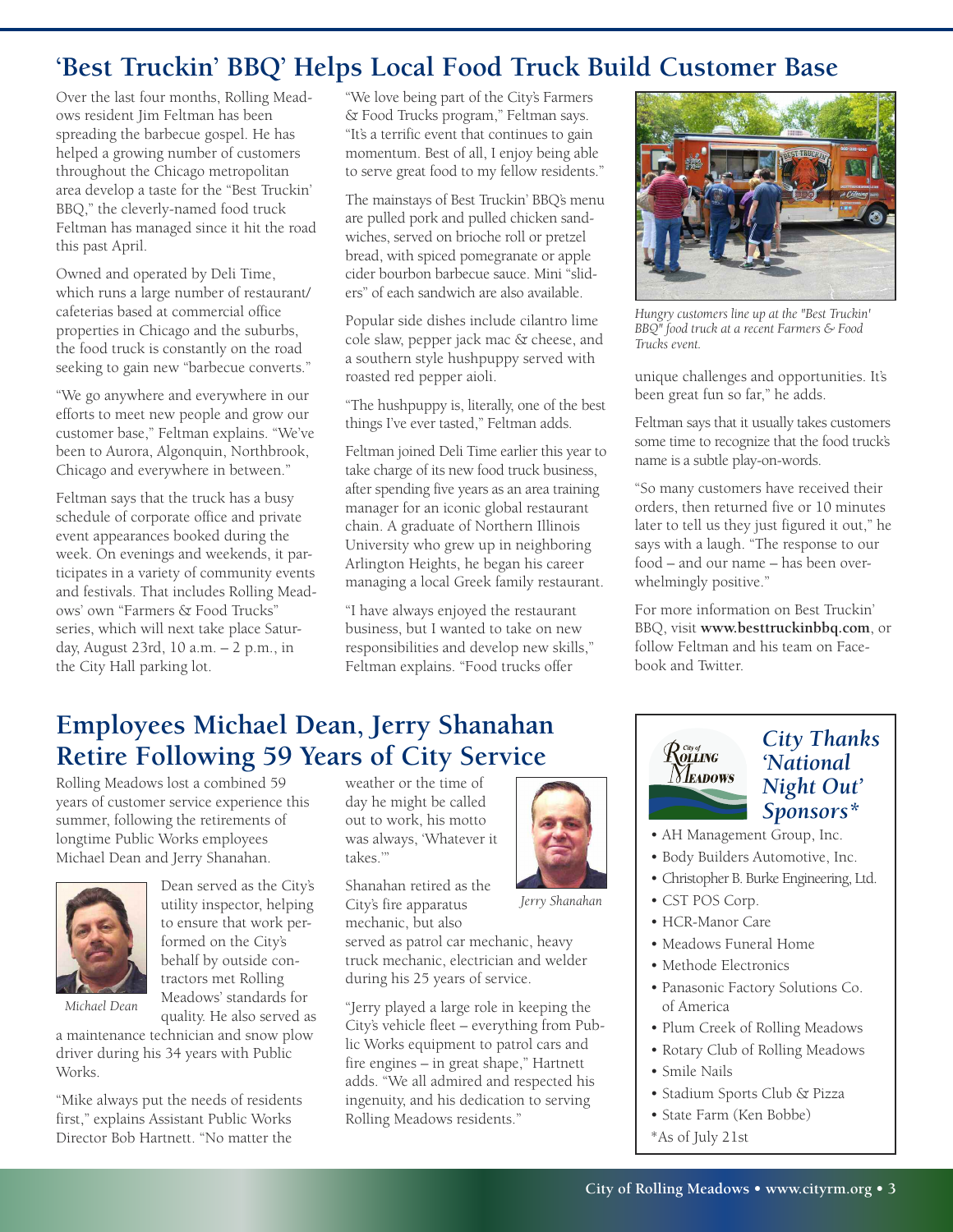# **City Helps Local Businesses Celebrate Grand Openings, Milestones**

City officials have been very busy this summer, helping several Rolling Meadows companies celebrate grand openings and other important milestones.

**Allstate Insurance**, 3338 Kirchoff Road – Mayor Tom Rooney (with scissors) and 2nd Ward Alderman Len Prejna (far right) welcomed Jason Lensink (center) and his team of agents to downtown Rolling Meadows.

#### **Krakowski Market**,

2122 Plum Grove Road – Mayor Rooney and 3rd Ward Alderman Laura Majikes (second from right) joined Krakowski Market owners Greg and Wiesia Palka, and their son,





Kayetan, for a ceremonial ribbon-cutting and grand opening at this authentic Polish deli and market.

**Hand & Stone Massage and Facial Spa**, 1215 Golf Road – Alderman Majikes and Mayor Rooney celebrated with director of operations Cydney Muti (center) and several staff members on the spa's first day of operations.

#### **Suburban Accents**, 3701 Berdnick Street – Suburban Accents celebrated 40 years of service as a Rolling Meadows-based business. Mayor Rooney (center) and 5th Ward Alderman Rob Banger (in white shirt) joined multiple





generations of this family-owned business to mark the occasion.

Rolling Meadows' growing business community provides City residents with great value, variety and convenience. Shopping locally also boosts sales tax revenues that reduce reliance on residents' property tax dollars to fund City services.

# **911 Callers Play Important Role in Delivery of Emergency Services**



Rolling Meadows firefighter/paramedics train constantly to ensure they are ready to provide the fastest, most effective fire and

emergency medical services, but residents' ability to relay important information to emergency dispatchers is essential in situations where seconds may mean the difference between life and death, Fire Chief Scott Franzgrote reports.

"As a member of the Northwest Central Dispatch System, Rolling Meadows benefits from having highly-trained emergency dispatchers ready to serve residents at a moment's notice," he says. "The information 911 callers provide to dispatchers plays a key role in our ability to deliver rapid emergency services and save lives."

With the Fire Department's benchmark response goal of four to six minutes for all calls, there is no "time" for confusion.

Emergency responders need clear, concise information from the dispatchers who collect vital real-time information from emergency callers. "Residents who call 911 are our eyes and ears until firefighter/paramedics arrive," Fire Chief Franzgrote adds. "The more information callers can provide dispatchers, the more effective we will be once we get to the scene."

To help speed response times in emergency situations, residents calling 911 are encouraged to:

• **Remain Calm** – Speak slowly and provide necessary information to dispatchers, including the nature of the emergency, the address of the emergency and the caller's phone number. With this information, dispatchers can immediately notify the appropriate emergency responders.

Using a cell phone to call 911 presents its own challenges. That's because, unlike home phones (land lines), cell phones do

not transmit a caller's address to dispatchers' computers. In these situations, dispatchers rely on callers to provide accurate information on the location and type of emergency.

- **Clearly Display Home Addresses** A home's address should be clearly visible from the street. Multi-family complexes, such as townhome and apartment units, should be easily identifiable.
- **Maintain Current Address with VoIP Service Providers** – Residents whose phone services are Internet-based (Voiceover-Internet, or VoIP) should make sure their address is on file with their provider. In rare situations, 911 calls may be answered by the service provider and must be rerouted to the appropriate local dispatch center.

For more information, visit the Northwest Central Dispatch System's Website, **<www.nwcds.org>**, or call the Rolling Meadows Fire Department at 847-397-3352.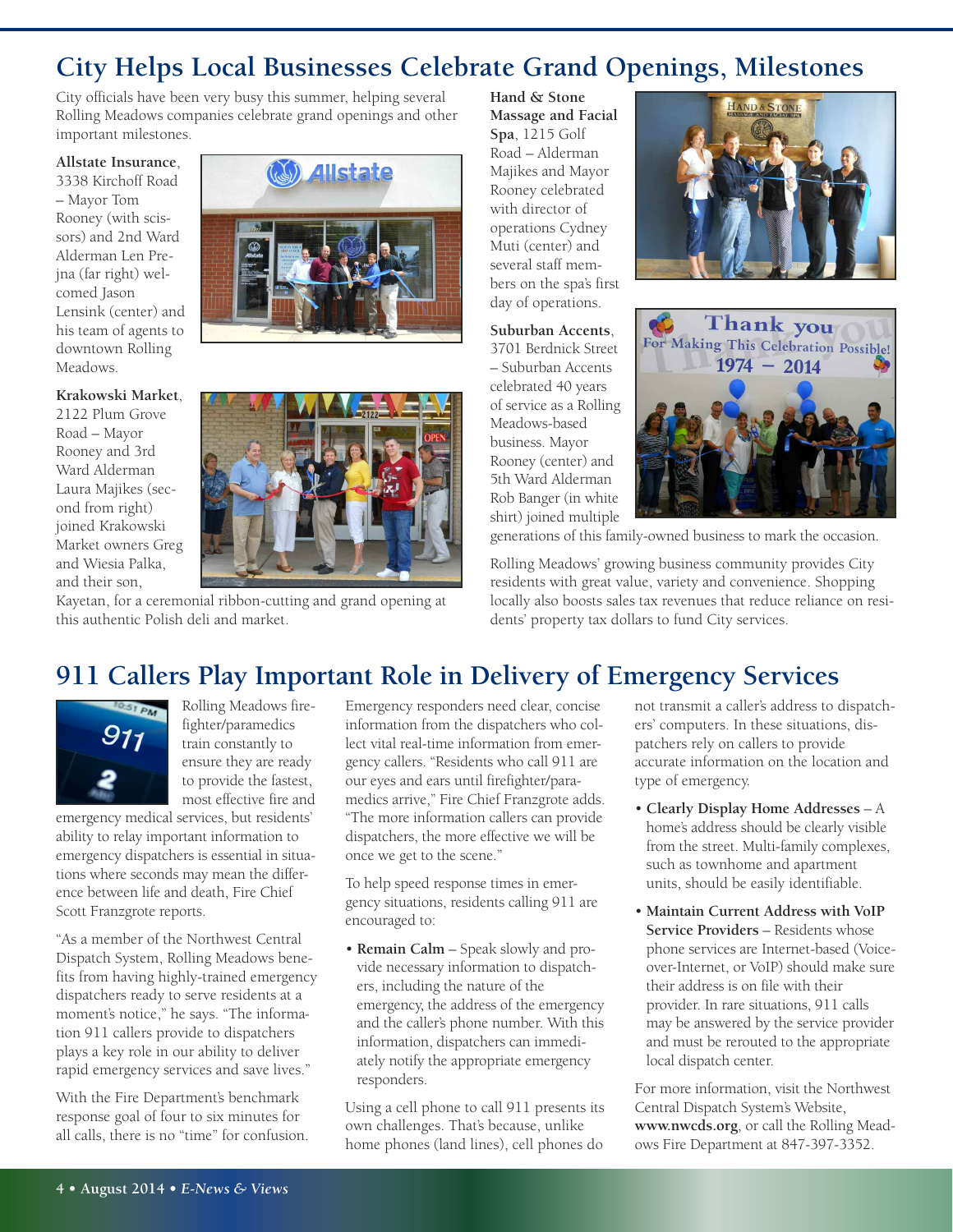### **Meadows' Community Garden in Full Bloom**

Rolling Meadows' Community Garden is thriving, with a wide variety of tomatoes, peppers and other vegetables and flowers being grown by 5th Ward Alderman Rob Banger and several residents who have joined the project during its first year.



*Fresh tomates, peppers and other vegetables are now growing at the City's Community Garden.*

Located along the banks of Salt Creek, behind the Rolling Meadows Shopping Center on Kirchoff Road, the garden project was spearheaded by Alderman Banger as a way for residents to learn more about how to grow healthy, natural foods.

According to the garden's Website, **<www.rmcommunitygarden.com>**, community gardens were first established in 1917, during World War I, and were referred to as Victory Gardens. "Today, they are built and used by those interested in gardening, community involvement, and neighborhood improvement," the Website says.

For more information on Rolling Meadows' Community Garden, contact Alderman Banger at *[jrbanger@att.net.](mailto:jrbanger@att.net)* Residents may also submit requests for information via the garden's Website.

# **Financial Website Ranks Rolling Meadows Among Top Five Fastest-Growing Cities**

The City of Rolling Meadows is one of the fastest-growing cities in Illinois, according to an analysis of 119 communities conducted by Nerdwallet.com, a financial and investment information Website.

Nerdwallet analysts based their findings on data such as population growth and employment growth that occurred between 2009 and 2012. The study reports that Rolling Meadows' population grew 8.4% during that time, and overall employment rose by more than 4%.

The City's No. 5 ranking compares favor-



ably to neighboring communities, including Arlington Heights (20th), Mount Prospect (28th), Palatine (56th) and Schaumburg (84th).

Nerdwallet (**<www.nerdwallet.com>**) offers "data-driven, impartial information to help you make solid decisions about the money you work hard to earn," its Website states.

#### **———— Welcome New Businesses ————**

#### **Berma Capital Corp.** –

*Financial broker* 3501 Algonquin Rd. #534 (847-818-1770)

**Hand and Stone Massage & Facial Spa** 1215 Golf Rd. (847-770-1066)

#### **Leico Enterprises** –

*Sunglasses & accessories (online sales)* 5410 Newport Dr. #35 (847-650-2213)

**Mental Health & Deafness Resources, Inc.** – *School for deaf children*

1941 Rohlwing Rd. Suite A (847-509-8260)

#### **Success Learning Center** –

*Tutoring & coaching center* 1600 Golf Rd. #1200 (312-371-3694)

#### **Widin Inc.** –

*Cutting tools (sales & distribution office)* 1801 Hicks Rd. Suite B (847-947-8320)

#### *This Month in Rolling Meadows*

**August 1st – Cruise Night,** 6 – 8:30 p.m., **Cinema Underthe Stars:** *Frozen*, dusk, both at 2401 Kirchoff Rd.

**August 2nd – CornFest,** 11 a.m. – 7 p.m., Community Church, 2720 Kirchoff Rd., **Community Bike Ride,** 7 p.m., Fratello's Hot Dogs, 3301 Kirchoff Rd. (Riders begin gathering at 6 p.m.)

**August 5th – National Night Out,** 6 – 8:30 p.m., Rolling Meadows Community Center, 3705 Pheasant Dr.

**August 5th – Environmental Committee,** 7 p.m., City Hall

**August 7th – Adjudication Hearing (Parking),** 2 p.m., City Hall

**August 8th – Cruise Night,** 6 – 8:30 p.m., 2401 Kirchoff Road, **Duck Race,** 7 p.m., **Flick & Float:** *Despicable Me 2*, 8:30 p.m., both at the Nelson Sports Complex Pool

**August 11th – Board of Fire & Police Commissioners,** 9 a.m., City Hall

**August 12th – Crime Stoppers,** 5:30 p.m., **City Council Meeting,** 7:30 p.m., both at City Hall

**August 13th – Urban Affairs Committee,** 5:45 p.m., City Hall

**August 14th – Adjudication Hearing,** 1 p.m., City Hall

**August 15th – Cruise Night,** 6 – 8:30 p.m., 2401 Kirchoff Rd.

**August 19th – City Council Committee of the Whole,** 7:30 p.m., City Hall

**August 20th – Water bills due**

**August 21st – Adjudication Hearing (Red Light),** 2 p.m., City Hall

**August 22nd – Cruise Night,** 6 – 8:30 p.m., 2401 Kirchoff Rd.

**August 23rd – Farmers and Food Trucks,** 10 a.m. – 2 p.m., City Hall

**August 26th – City Council Meeting,** 7:30 p.m., City Hall

**August 29th – Cruise Night,** 6 – 8:30 p.m., 2401 Kirchoff Rd.